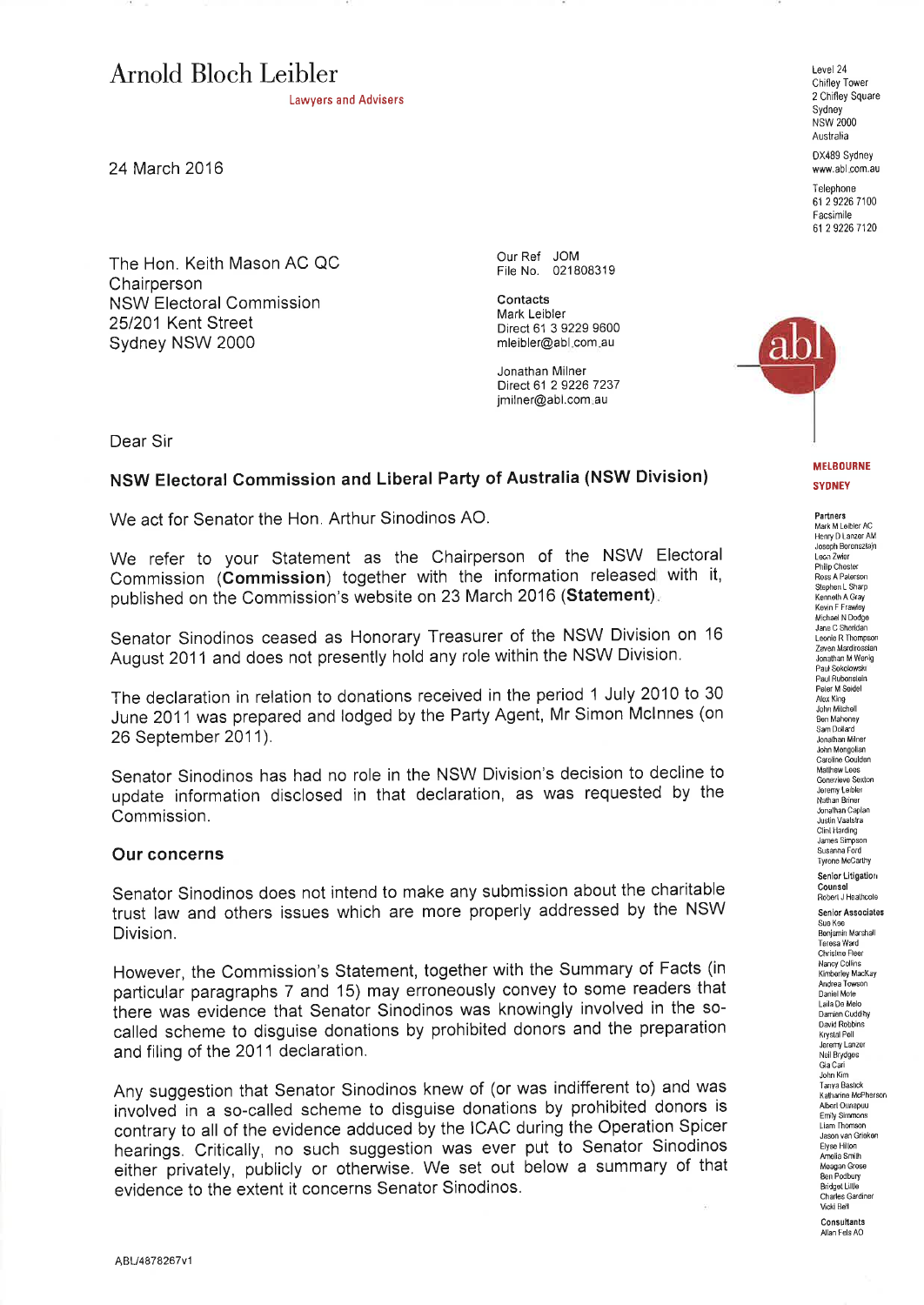Electoral Commission **Arnold Bloch Leibler**<br>
Page: 2 Page:<br>Date: 24 March 2016

The loose language of this aspect of the Commissions' publications, couched in terms such as "washed through" (which of course is a concept unknown to the law), is to be regretted.

We are concerned that the Commission has not treated Senator Sinodinos fairly. As you would know, Senator Sinodinos made detailed submissions to the ICAC in relation to the matters considered by the Commission (his submissions being subject to a suppression order). lt is apparent that Senator Sinodinos' submissions have not been taken into account by the Commission.

It is therefore most disappointing that Senator Sinodinos was not provided with any opportunity to dispute the Commission's draft Summary of Facts prior to their publication insofar as they concerned him.

The Statement and Summary has already been extensively cited by the media. ln a number of instances, there has been erroneous commentary to the effect that Senator Sinodinos himself "concealed" illegal donations, and that his actions were somehow corrupt or illegal. That commentary is a direct consequence of the flawed publication.

ln light of these matters, we invite the Commission immediately to retract all reference to Senator Sinodinos in the publications. We also invite the Commission to publish a correction to that effect on its website.

lf the Commission chooses not to do so, we invite the Commission to publish <sup>a</sup> copy of this letter in a prominent position on its website.

Set out below is the evidence and submissions which should have been taken into account if the Commission had operated in a fair and reasonable manner with respect to Senator Sinodinos.

## Summary of evidence concerning Senator Sinodinos

People within the Liberal Party, including Senator Sinodinos,<sup>1</sup> but by no means limited to him, went to great lengths to ensure that the NSW Division understood and complied with the law.

A selection of contemporaneous documentary evidence supported this conclusion, including the Finance Committee and State Executive Minutes and meeting papers,<sup>2</sup> the Finance Code of Practice and updated Treasurer's Guidelines,<sup>3</sup> the remodelled agreements and declarations candidates were required to sign,<sup>4</sup> the notations on receipts to be issued for cash donations, $\degree$  the SEC Financial Disclosure Returns,<sup>6</sup> and the letter sent by Senator Sinodinos and Mr Neeham to all party members.<sup>7</sup> That letter was in the clearest terms. It said that:

"Once this Bill is law you must not receive or solicit any donation or loan from a property developer."

Mr Neeham also explained how, through the Party Agent, advice was obtained from the EFA as to the proper interpretation of the new legislation, $<sup>8</sup>$  and Mr</sup> Mclnnes reported to the State Executive that the NSW Liberal Party was complying with the law.<sup>9</sup>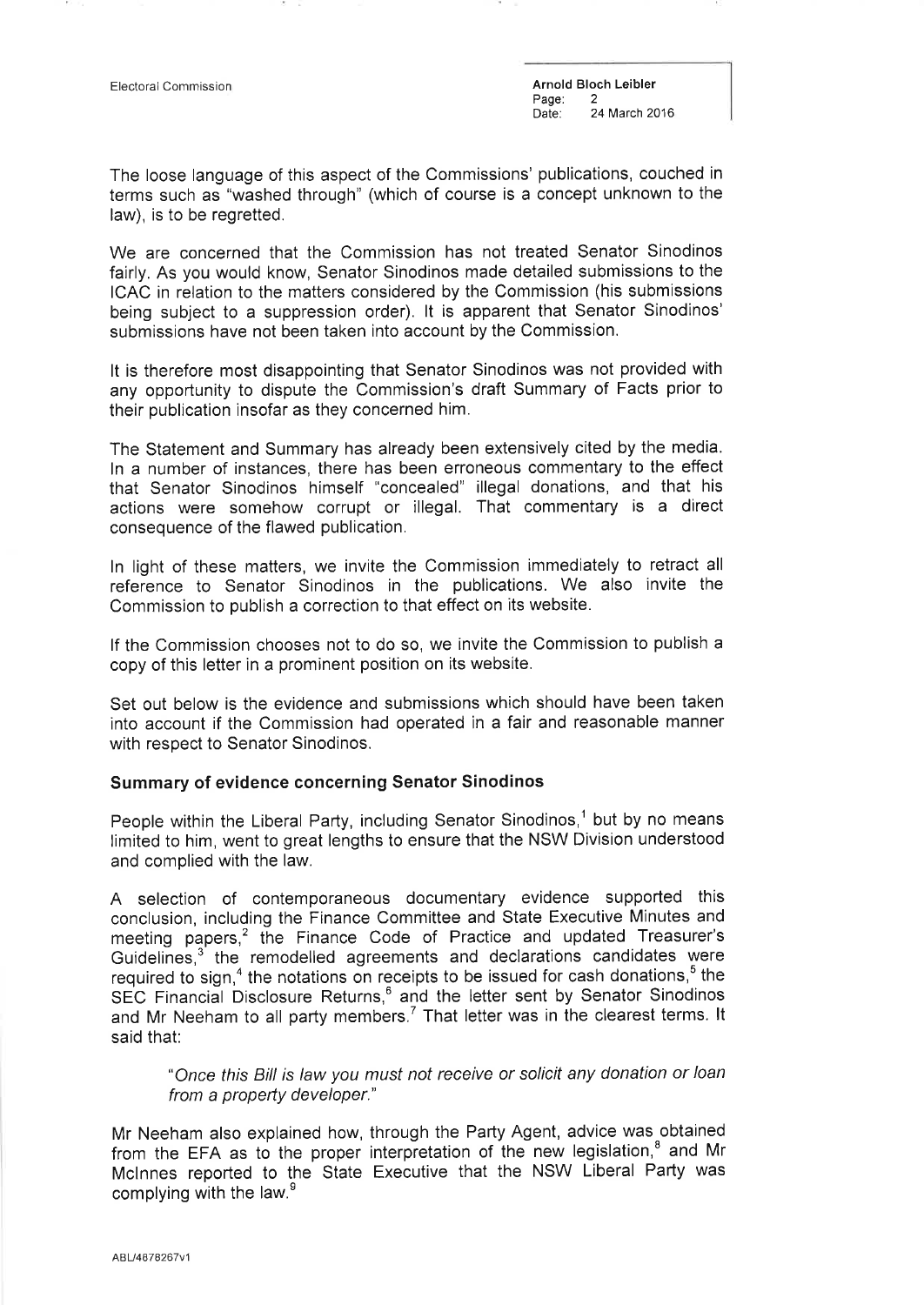Electoral Commission Arnold Bloch Leibler Page:<br>Date: 24 March 2016

It was reasonable for Senator Sinodinos (and others) to rely upon those senior officers of the NSW Division. Mr McInnes took his role seriously,  $10$  he was well qualified, he was diligent, he was honest and suitable for the role of Party Agent<sup>11</sup> and he was supported by top tier professional auditors, KPMG.<sup>12</sup>

A recurring theme during the ICAC hearings in Operation Spicer was the postulation that Senator Sinodinos (and the other members of the Finance Committee) must have been aware that the Free Enterprise Foundation (FEF) was the largest donor prior to the 2011 election, and that it was used to disguise the identity of donors. Why this was said to be obvious was never explained, was contradicted by the oral and documentary evidence and was irrational and illogical.

Senator Sinodinos denied knowing that persons donating to the FEF were prohibited donors.<sup>13</sup> He also denied knowing at the relevant time that there was money coming from prohibited donors that was sent to the FEF with a request that that money come back to the NSW Division.<sup>14</sup> The Finance Committee was "not monitoring individual donations, because [we] would have had thousands of donations coming in from across the State finding their way into the system".15

The unchallenged evidence of the full-time employed executives of the NSW Division, who were in a position to inform Senator Sinodinos (and the other volunteers on the Finance Committee) of their discussions with Mr Carter and Mr Bandle<sup>16</sup> and each other,<sup>17</sup> and who knew the identity of the donors to the FEF<sup>18</sup>, <u>was that they did not do so</u>.<sup>19</sup> Specifically

- (a) Despite Mr Mclnnes' view that their activity was within the law but might not be within the 'spirit of the law', he conceded he did not raise that concern with the Finance Committee, $20$  nor with the auditor of the electoral returns<sup>21</sup> (with the consequence that KPMG had no opportunity to raise it in turn with the Finance Committee);
- (b) Mr Neeham, who was aware that donations were being received from the  $FEF<sup>22</sup>$ , sought and received an assurance from Mr Nicolaou that the NSW Division was not directing donations from property developers to the FEF.23 Mr Neeham did not relay his conversation with Mr Nicolaou to members of the Finance Committee, $^{24}$  and the matter was not discussed at any meeting following the Federal Election;<sup>25</sup>
- (c) lndeed, during the whole of the process, there was never a suggestion from Messrs Mclnnes, Neeham or Nicolaou or anyone else in management to the effect that there was a suspicion that the law was either being broken or perhaps that the 'spirit of the law' had been breached.<sup>26</sup>

As Senator Sinodinos explained in his evidence to the ICAC, if Mr Mclnnes had said to him "*l've got qualms about this practice, l've looked at it, I think it's legal* but I just don't think its within the spirit of the law, I would have said I think two things, the first is what is the legal position, right, just so, in case something's already happened ... and then the second thing would have been if we're going to look at getting advice I would ... have said go to the EFA to get the legal advice because apart from this Commission I'm not sure what other body in New South Wales could give a definitive answer on that".<sup>27</sup> Similarly "If Simon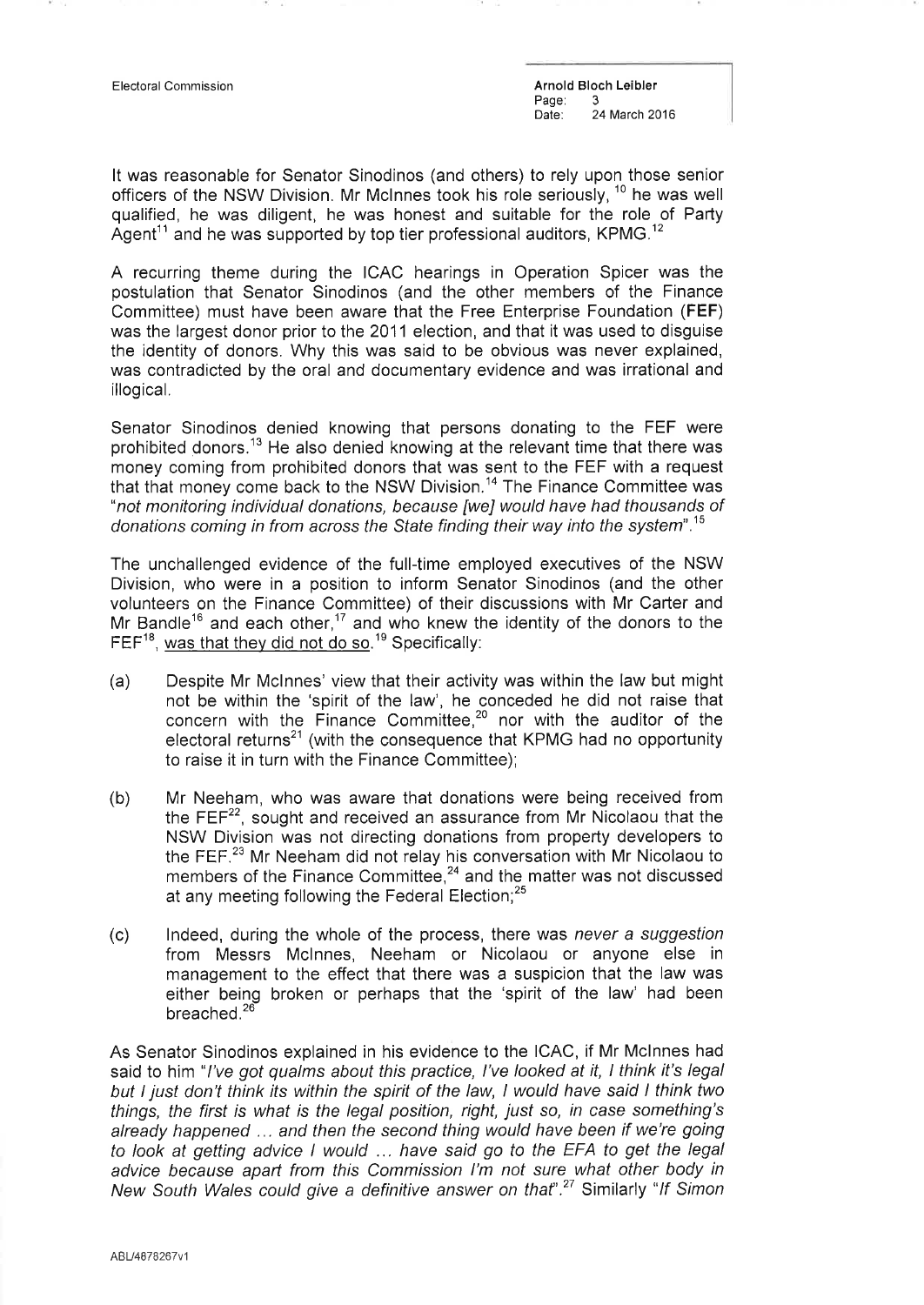Electoral Commission **Arnold Bloch Leibler** Arnold Bloch Leibler Page:<br>Date: 24 March 2016

had said I've looked at these, I think there's a problem with them, we would have sent them as we have on other occasions to the EFA".<sup>28</sup>

There is no reason to doubt that this is what Senator Sinodinos would have  $done - as he acknowledged (and Mr Mclnnes did not dispute either in his)$ evidence or through his counsel), "I had an open enough relationship with Simon who I regard as an honest, straightforward person that if he had raised something with me". Because, as Senator Sinodinos explained "It wouldn't have passed the pub test ... It doesn't look right".<sup>29</sup>

Senator Sinodinos had, with the State Director Mr Neeham, instigated an inquiry to try to get the bottom of the conduct of Ray Carter on the Central Coast and the EightbyFive invoices, and when he formed the view that Mr Carter and Mr Koelma refuse to co-operate, it was referred to the EFA, and subsequently ended up at the ICAC, and thereby provoking Operation Spicer itself.<sup>30</sup>

There was no other reason for any member of the Finance Committee to be apprehensive about the way in which fundraising activity was being undertaken, nor was there a rational basis to second-guess or question campaign funding needs or forecasts.

Among other reasons, this was because steps had been taken to deal with the forecast reduction in donations, by lowering the fundraising budget, $31$  introducing a new membership category for property developers who would otherwise be excluded from donating to the NSW Division,<sup>32</sup> substantially increasing SEC "Victory Targets"33 and subsequently budgeting to use the \$5OO,OO0 surplus from the Federal campaign.<sup>34</sup>

Any assedion to the effect that the evidence of each relevant witness should be disbelieved because donors would need to be thanked and because of the size of the donations made by the FEF is misconceived:

- (a) Neither the State Executive nor the Finance Committee received lists of donors.<sup>35</sup> Mr Pegg explained that the detail of donors was closely held, to avoid compromising the politicians;<sup>36</sup>
- (b) Senator Sinodinos explained coherently and rationally in his evidence why it was that the aggregate statements provided to the Finance Committee were not presented in a way that dìsclosed the identity of any particular donor. $37$  Others also explained how the total (or en globo) funds raised by Mr Nicolaou was reported monthly, and tracked against budget.<sup>38</sup>

Some witnesses recalled that the possible future use of the FEF was raised at an early meeting.<sup>39</sup> Other witnesses, including Senator Sinodinos, did not recall (but did not deny) a discussion to that effect. $4$ <sup>t</sup>

This evidence was not inconsistent at all:

(a) Mr Neeham said that the suggestion was made as part of a range of ideas raised at a meeting of the Finance Committee prior to the amendments to the electoral laws. $41$  The documentary record places a discussion at a meeting in late 2009.<sup>42</sup> Mr Nicolaou accepted he raised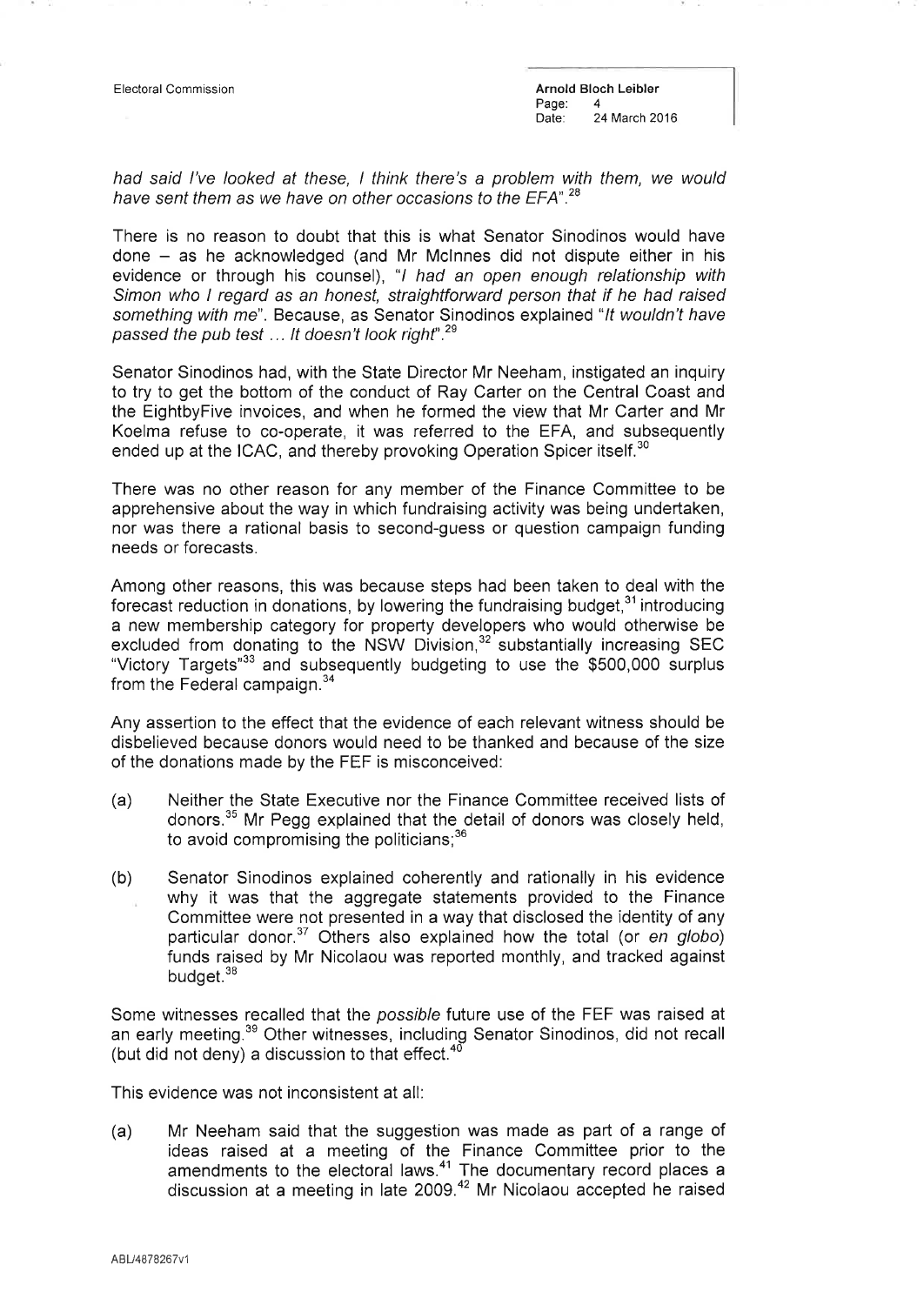Electoral Commission **Arnold Bloch Leibler**<br>
Page: 5 Page:<br>Date: 24 March 2016

the possibility of using the FEF at a Finance Committee meeting<sup>43</sup> as an option.<sup>44</sup> Importantly, he agreed that the context involved the money going to the Federal Secretariat and not as a way for money to be sent to the State Branch for use in any State Election campaign.<sup>45</sup> This was consistent with the minutes of the November 2009 meeting subsequently tendered in evidence;

- (b) Mr Pegg, who recalled a discussion about the impact of the prohibition on developer donations, but did not recall a suggestion that FEF be used to enable prohibited donors to donate to the NSW Liberal Party, was present at the November but not the October 2009 meeting; 46
- (c) Mr Photios said the option was raised en passant<sup>47</sup> but could not specify when as he attended meetings of State Executive and the Finance Committee where it was raised at both;
- (d) Mr Neeham confirmed the suggestion was brought up at the State Executive in late 2009 in the context of a report from the Finance Committee.<sup>48</sup> This is not inconsistent with Senator Sinodinos' evidence, as he did not attend the meeting of the State Executive on 12 December 2OOg.4e

No decision was ever taken by the Finance Committee to use the FEF to receive donations from prohibited property developers.<sup>50</sup> Nor was there any evidence to suggest that members of the Finance Committee knew of such <sup>a</sup> use. Mr Photios, who recalled discussions at both the Finance Committee and State Executive concerning the FEF, was adamant that no recommendation was made to utilise the FEF to circumvent the law in NSW, and no such suggestion was ever resolved or sanctioned.<sup>51</sup> The Federal Party Treasurer, Mr Yabsley, talked to Senator Sinodinos about co-ordinating fundraising.<sup>52</sup> Mr Yabsley did not recall any suggestion being made by anyone that the FEF could be used to recirculate funds from otherwise prohibited donors.<sup>53</sup>

The evidence, far from being inherently implausible, was cogent, coherent, plausible and ought be accepted.

Finally, and most importantly, we again reiterate that Senator Sinodinos was never the Party Agent appointed under the relevant statute (that was, and is, Mr Simon Mclnnes).

## The Commission's publications

Ultimately, to the extent the Commission's Statement and accompanying information suggests the Commission has concluded that Senator Sinodinos knew (or condoned or supported) the use of the FEF to disguise donations, such a conclusion is manifestly wrong, and was formed without affording Senator Sinodinos what lawyers would call procedural fairness and others would call basic decency.

The Commission ought to have said nothing about Senator Sinodinos (and indeed the Finance Committee more generally).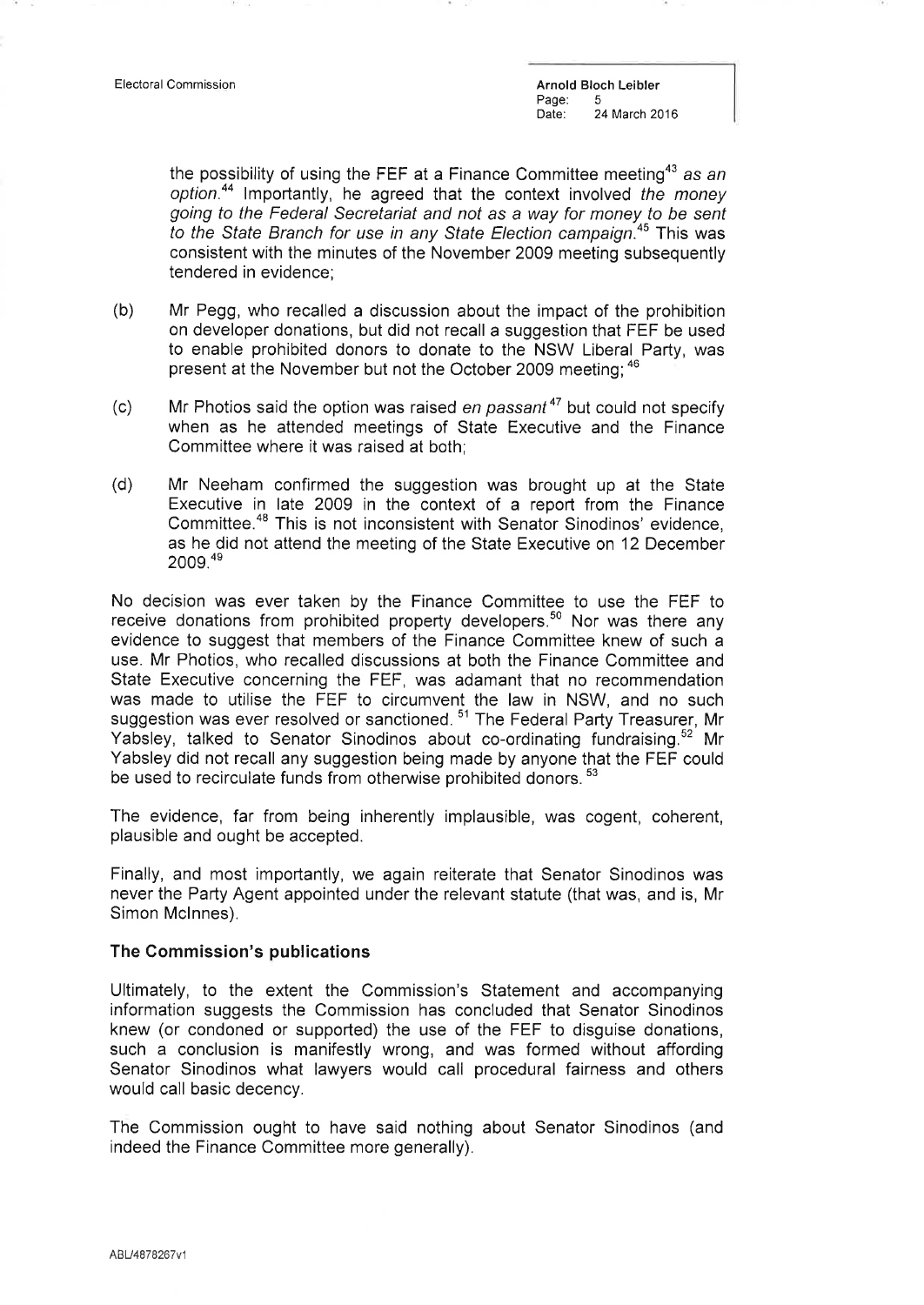Electoral Commission **Arnold Bloch Leibler**<br>
Page: 6 Page:<br>Date: 24 March 2016

lf the Commission was determined to say something, it should make a positive finding that (at least) Senator Sinodinos was diligent in his determination that the party officers who were acting on behalf of the Liberal Party would acknowledge and understand the law to ensure that the law was complied with.

Yours sincerely

f

Ma Leibler AC **Partner** 

Jonathan Milner **Partner** 

- 
- <sup>14</sup> T7672.28 (Sinodinos).
- <sup>15</sup> T7680.16.-18 (Sinodinos).
- <sup>16</sup> T7295.15-27 (Nicolaou)
- <sup>17</sup> T7314.12-17 (Nicolaou); T7211-T7213, T7221.27-29 (McInnes).
- <sup>18</sup> T7209.42 T7210.2 (McInnes); Ex Z89; Ex Z83/68, 70.
- <sup>19</sup> T7340.19-.48 (Neeham); T7214.18-26 (McInnes).
- <sup>20</sup> T7236.8-15 (McInnes).
- <sup>21</sup> T7235.37-39 (McInnes).
- <sup>22</sup> T7331.16-.17 (Neeham).
- <sup>23</sup> T7365.44-T7336.8 (Neeham).
- <sup>24</sup> T7365.27-.28; T7350.35-47 (Neeham).
- <sup>25</sup> T7335.1-.4 (Neeham).
- <sup>26</sup> T7695.21 (Sinodinos). Webster's evidence was consistent: T7162.8-.11. See also -r7161.44-.46.
- <sup>27</sup> T7688.8-.19 (Sinodinos).
- $28$  T7690.33-.35 (Sinodinos).
- $^{29}$  T7688.25-.28 (Sinodinos).<br> $^{30}$  see T 7697.13-T7698.3
- 
- <sup>31</sup> T7150.46; T7151.19-21; T7161.1-.8 (Webster).<br><sup>32</sup> T7356.18-.31 (Neeham). <sup>33</sup> T7356.33-.38 (Neeham).
- 
- 

 $1$  T7676.5-.10 (Sinodinos).

 $2$  See Exhibits  $2120$  and  $2121$ .

 $3$ Ex Z90/137 and Ex Z90/147 (May 2010) respectively.

<sup>&</sup>lt;sup>4</sup> T7691.36 and T7696.40 (Sinodinos). See Ex Z56/263-274 (pro forma Agreement on the Conduct of Political Fundraising and Expenditure State General Election 2011); also Ex Z90/147 and Robyn Parker MP's returns in Ex Z31.

 $5$  See T7691.39-T7692.8 (Sinodinos).

<sup>&</sup>lt;sup>6</sup> See Ex S29 (Wyong SEC return) and Ex Z90/1 (Willoughby SEC return).<br><sup>7</sup>Ex S5/1262-1263; see T7681.13-.24, .42 (Sinodinos); T7349.30-.38 (Neeham). The letter was drafted by the Party Agent, Mr McInnes: T7357.23 (Neeham).

T7327.1-.7; .44-.46; T7360.25-.35 (Neeham); also T7374.6-9 (Photios).

<sup>&</sup>lt;sup>9</sup> T7360.40 (Neeham).

<sup>&</sup>lt;sup>10</sup> T7693.46, T7694.20 (Sinodinos).

<sup>&</sup>lt;sup>11</sup> T7160.25 (Webster).

<sup>&</sup>lt;sup>12</sup> T7160.27-.29 (Webster). See minutes of meeting of Finance Committee attended by the auditors on 23 November 2010 at Ex Z120/49.<br> $13$  T7672.22 (Sinodinos).